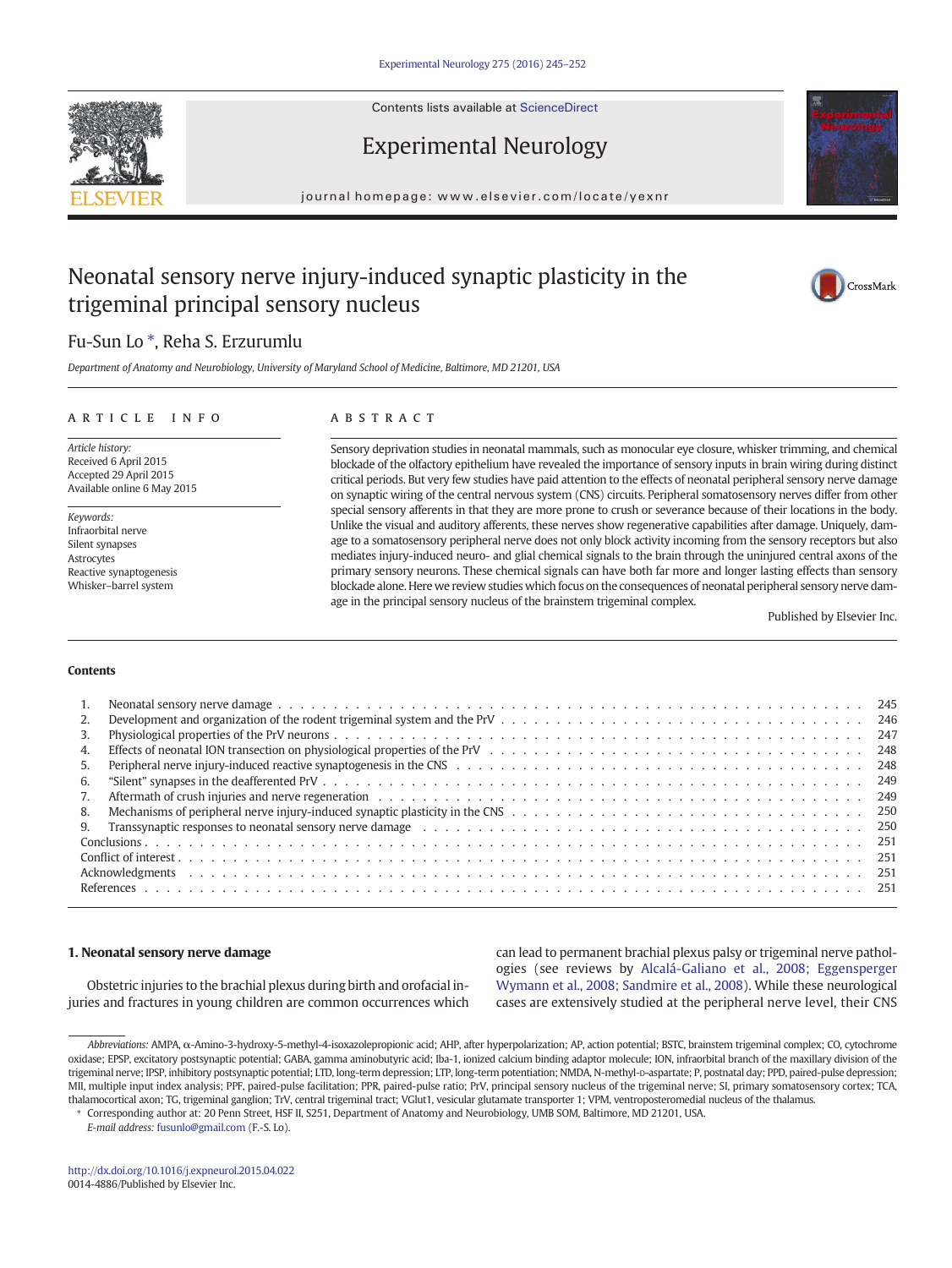consequences remain largely unknown. In pain research, drastic changes in the physiology and adult responsiveness of spinal dorsal horn pain circuits following neonatal peripheral nerve damage or foot incisions have been noted (reviewed in [Fitzgerald and Walker,](#page--1-0) [2009; Baccei, 2011](#page--1-0)). Increasing numbers of studies are now indicating how peripheral nerve damage or injury in neonates can alter peripheral and spinal nociceptive circuits and neuropathic pain states; these studies are recently reviewed in detail ([Fitzgerald and](#page--1-0) [McKelvey, this issue; Baccei et al., this issue\).](#page--1-0)

Defining the molecular and cellular consequences of peripheral nerve damage in the developing CNS is critical for a better understanding of the neural response to injury while it is under construction. The rodent trigeminal system (whisker-to-barrel cortex pathway) is an excellent model for studying cellular and molecular mechanisms which underlie both the patterning of neural connections and their plasticity that follow damage to a purely sensory peripheral nerve.

The first relay station of the system en route to the thalamus and the neocortex is the trigeminal principal sensory nucleus (PrV) of the brainstem trigeminal complex (BSTC). The BSTC consists of the PrV, the spinal trigeminal subnuclei (oralis, interpolaris, and caudalis), the motor trigeminal nucleus, and the mesencephalic trigeminal nucleus. The ventral portion of the PrV receives central trigeminal axons of the infraorbital nerve (ION), which innervates the 5 rows of whiskers and perioral sinus hairs in common laboratory rodents.

Sensory nerve (ION) damage during perinatal periods dramatically alters patterning in the PrV and leads to long-lasting synaptic changes. This is an invaluable, model system to investigate CNS consequences of peripheral nerve injuries in neonates, at a time when the brain wiring is in progress. To better understand the effects of neonatal sensory nerve damage on the PrV, analyzing the developmental organization and function in this somatosensory nucleus representing the orofacial peripheral fields is of critical importance.

## 2. Development and organization of the rodent trigeminal system and the PrV

The infraorbital (IO) branch of the maxillary division of the trigeminal nerve is an exclusively sensory nerve. The IO innervates all of the whiskers on the snout. Central axons of the ION convey whisker-specific information to the trigeminal brainstem. Through interaction of target-derived molecular cues and receptors, the trigeminal ganglion (TG) neurons that contribute to the ION establish a topographic and patterned map of the whisker follicles in the trigeminal brainstem (reviewed in [Erzurumlu et al., 2006, 2010](#page--1-0)). Central branches of the ION afferents develop synaptic terminal clusters, which replicate the patterned organization of the whiskers [\(Erzurumlu and Jhaveri, 1992; Waite et al., 2000](#page--1-0)). While whiskerspecific patterning in the brainstem emerges by E19-20 in the rat ([Chiaia et al., 1992; Waite et al., 2000\)](#page--1-0), it emerges at the time of birth in mice ([Ma, 1993\)](#page--1-0). Terminal arbors, at this stage have synaptically active boutons, and the postsynaptic responses in the PrV show a predominant N-methyl-D-aspartate (NMDA) component ([Waite](#page--1-0) [et al., 2000](#page--1-0)).

Postsynaptic target neurons in several nuclei of the BSTC organize with respect to the discrete, whisker-specific patterning of afferent terminals, that, in turn, form the barrelettes [\(Bates and Killackey, 1985;](#page--1-0) [Belford and Killackey, 1979; Erzurumlu et al., 1980; Ma, 1993; Ma and](#page--1-0) [Woolsey, 1984](#page--1-0)). The mouse and rat PrV appears as a peanut shaped structure, located laterally in coronal sections through the brainstem. The ventral part of the nucleus, largely derived from rhombomere 3 [\(Oury et al., 2006\)](#page--1-0), contains the barrelettes with the facial axis represented in an inverted fashion (Fig. 1).

The PrV cells receive other inputs in addition to the ION central axons, such as excitatory and inhibitory inputs from caudal brainstem trigeminal nuclei ([Furuta et al., 2008; Martin et al.,](#page--1-0) [2014\)](#page--1-0), serotonergic raphe [\(Lee et al., 2008; Kiri](#page--1-0)fides et al., 2001) and noradrenalinergic locus coeruleus afferents [\(Simpson et al.,](#page--1-0) [1997, 1999\)](#page--1-0) and corticotrigeminal inputs from the somatosensory cortex ([Malmierca et al., 2014; Sanchez-Jimenez et al., 2009, 2013](#page--1-0)).

The barrelette neurons of the PrV play a key role in transmitting the whisker-related patterning to the contralateral thalamus and the ventroposteromedial nucleus (VPM). Decades ago, [Killackey](#page--1-0) [and Fleming \(1985\)](#page--1-0) reported that lesion of the neonatal PrV, but not the spinal trigeminal nucleus, abolishes pattern formation in the VPM and barrel cortex. Genetic manipulation studies have also confirmed this finding in the mouse: thalamic and cortical patterns fail to develop when barrelette patterns are absent in the PrV but not in the spinal trigeminal nucleus [\(Iwasato et al., 1997\)](#page--1-0).

In the VPM, thalamocortical projection neurons recognize the patterning of incoming PrV trigeminothalamic afferents and form



Fig. 1. Barrelettes and the physiological properties of PrV neurons. A. PrV appears as a peanut-shaped structure in coronal sections through the brainstem. The five rows of whiskers on the face are represented in an inverted fashion in the PrV with the dorsal most whiskers represented ventrally and the tip of the nose medially. The nucleus is bordered dorsomedially by the motor trigeminal nucleus and laterally by the central trigeminal tract (TrV); d: dorsal, l; lateral. Cytochrome oxidase histochemistry reveals the barrelettes patterns in the ventral half of the nucleus. B. Schematic representation of the barrelettes as cellular modules (top) and cytochrome oxidase dense patches (bottom). C. Three types of PrV cells in the barrelettes region. The drawings illustrate barrelettes (dark blue) interbarrelette (light blue) and GABAergic interneurons (red). Whole-cell recording in barrelette neuron shows A-type potassium conductance upon membrane depolarization (dark blue record). The same membrane depolarization induces a low threshold spike mediated by T-type calcium channels (light blue record) in interbarrelette neuron. GABAergic neuron gives fast spiking firing to the membrane depolarization (red record).